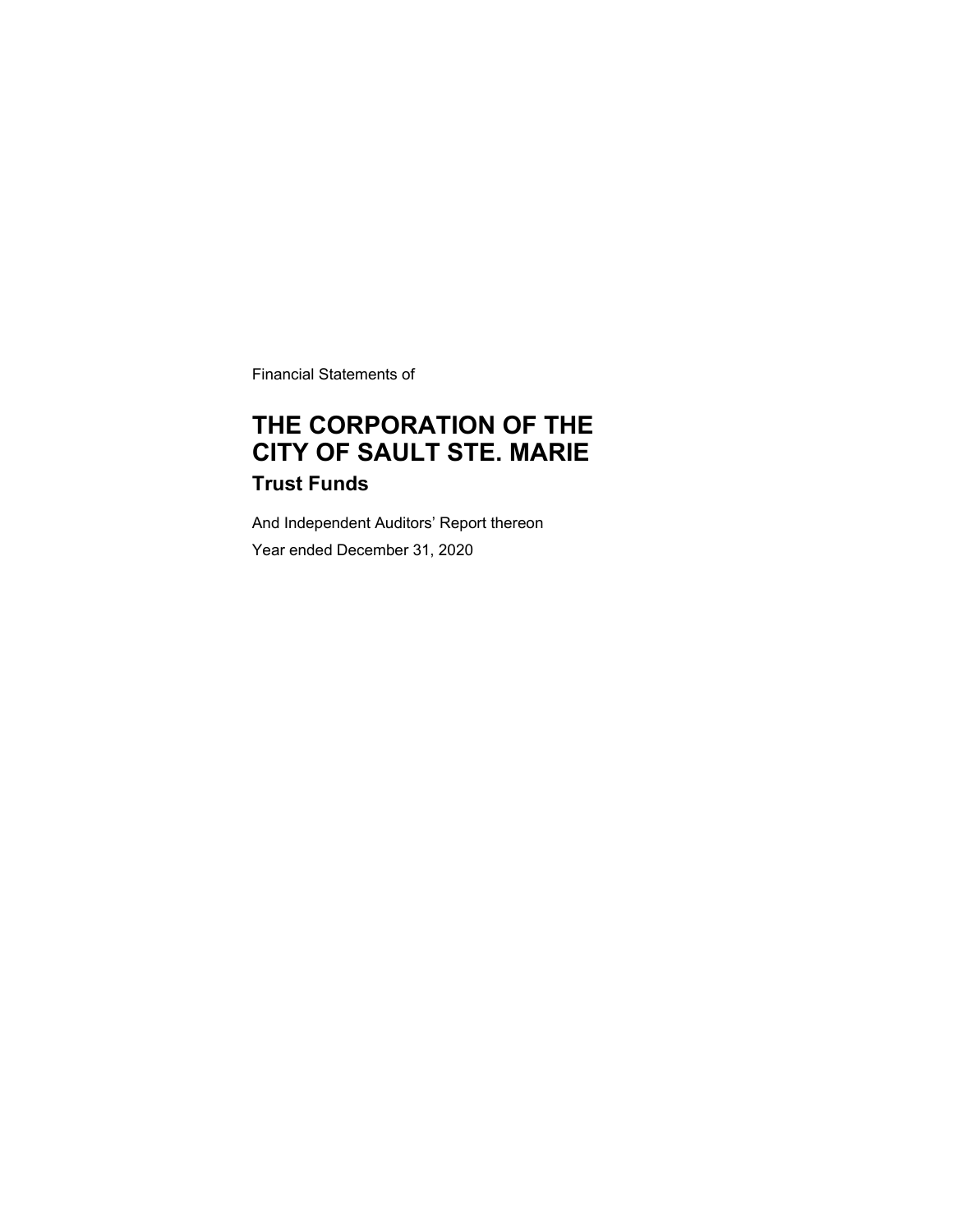

 KPMG LLP 111 Elgin Street, Suite 200 Sault Ste. Marie ON P6A 6L6 Canada Telephone (705) 949-5811 Fax (705) 949-0911

### **INDEPENDANT AUDITORS' REPORT**

To the Members of Council, Inhabitants and Ratepayers of The Corporation of The City of Sault Ste. Marie

#### *Opinion*

We have audited the financial statements of the trust funds of The Corporation of The City of Sault Ste. Marie (the "Trust"), which comprise:

- the statement of financial position as at December 31, 2020
- the statement of continuity for the year then ended
- and notes to the financial statements, including a summary of significant accounting policies

(Hereinafter referred to as the "financial statements'').

In our opinion, the accompanying financial statements present fairly, in all material respects, the financial position of the Trust as at December 31, 2020 and the continuity of trust funds for the year then ended in accordance with Canadian accounting standards for not-for-profit organizations.

### *Basis for Opinion*

We conducted our audit in accordance with Canadian generally accepted auditing standards. Our responsibilities under those standards are further described in the *''Auditors' Responsibilities for the Audit of the Financial Statements''* section of our auditors' report.

We are independent of the Trust in accordance with the ethical requirements that are relevant to our audit of the financial statements in Canada and we have fulfilled our other ethical responsibilities in accordance with these requirements.

We believe that the audit evidence we have obtained is sufficient and appropriate to provide a basis for our opinion.

### *Responsibilities of Management and Those Charged with Governance for the Financial Statements*

Management is responsible for the preparation and fair presentation of the financial statements in accordance with Canadian accounting standards for not-for-profit organizations, and for such internal control as management determines is necessary to enable the preparation of financial statements that are free from material misstatement, whether due to fraud or error.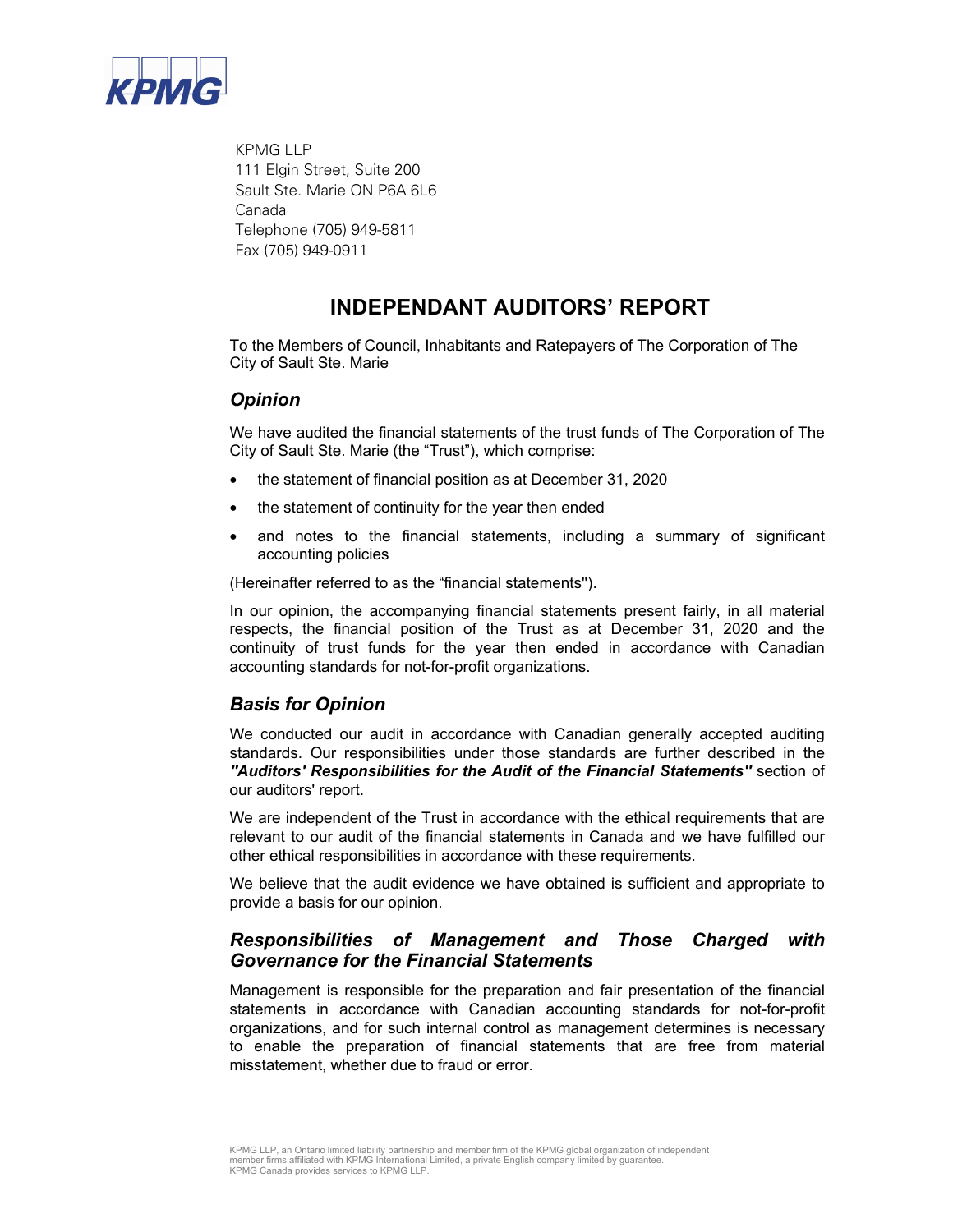

Page 2

### *Responsibilities of Management and Those Charged with Governance for the Financial Statements*

Management is responsible for the preparation and fair presentation of the financial statements in accordance with Canadian accounting standards for not-for-profit organizations, and for such internal control as management determines is necessary to enable the preparation of financial statements that are free from material misstatement, whether due to fraud or error.

In preparing the financial statements, management is responsible for assessing the Trust's ability to continue as a going concern, disclosing, as applicable, matters related to going concern and using the going concern basis of accounting unless management either intends to liquidate the Trust or to cease operations, or has no realistic alternative but to do so.

Those charged with governance are responsible for overseeing the Trust's financial reporting process.

### *Auditors' Responsibilities for the Audit of the Financial Statements*

Our objectives are to obtain reasonable assurance about whether the financial statements as a whole are free from material misstatement, whether due to fraud or error, and to issue an auditors' report that includes our opinion.

Reasonable assurance is a high level of assurance, but is not a guarantee that an audit conducted in accordance with Canadian generally accepted auditing standards will always detect a material misstatement when it exists.

Misstatements can arise from fraud or error and are considered material if, individually or in the aggregate, they could reasonably be expected to influence the economic decisions of users taken on the basis of the financial statements.

As part of an audit in accordance with Canadian generally accepted auditing standards, we exercise professional judgment and maintain professional skepticism throughout the audit.

We also:

• Identify and assess the risks of material misstatement of the financial statements, whether due to fraud or error, design and perform audit procedures responsive to those risks, and obtain audit evidence that is sufficient and appropriate to provide a basis for our opinion.

The risk of not detecting a material misstatement resulting from fraud is higher than for one resulting from error, as fraud may involve collusion, forgery, intentional omissions, misrepresentations, or the override of internal control.

- Obtain an understanding of internal control relevant to the audit in order to design audit procedures that are appropriate in the circumstances, but not for the purpose of expressing an opinion on the effectiveness of the Trust's internal control.
- Evaluate the appropriateness of accounting policies used and the reasonableness of accounting estimates and related disclosures made by management.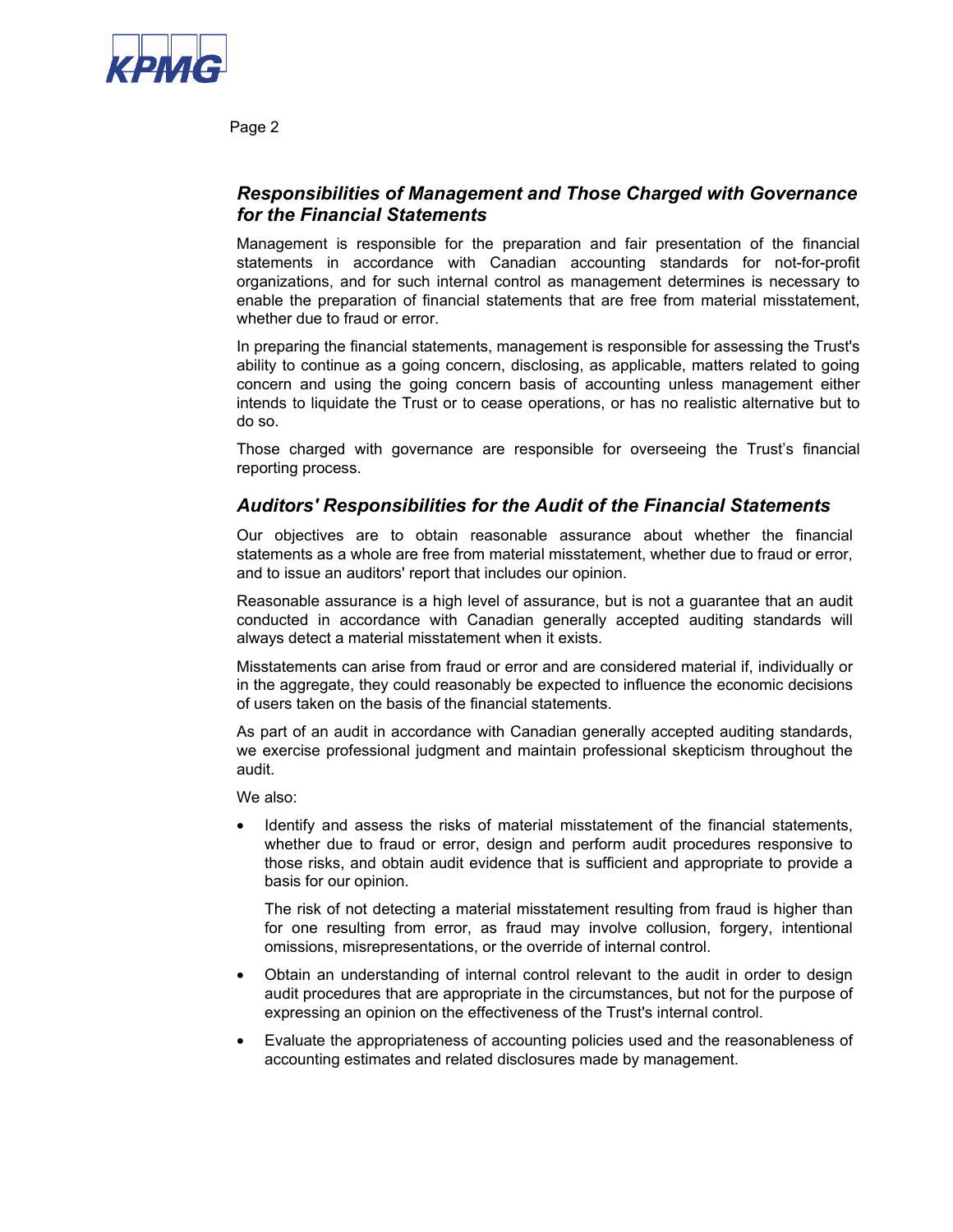

Page 3

- Conclude on the appropriateness of management's use of the going concern basis of accounting and, based on the audit evidence obtained, whether a material uncertainty exists related to events or conditions that may cast significant doubt on the Trust's ability to continue as a going concern. If we conclude that a material uncertainty exists, we are required to draw attention in our auditors' report to the related disclosures in the financial statements or, if such disclosures are inadequate, to modify our opinion. Our conclusions are based on the audit evidence obtained up to the date of our auditors' report. However, future events or conditions may cause the Trust to cease to continue as a going concern.
- Evaluate the overall presentation, structure and content of the financial statements, including the disclosures, and whether the financial statements represent the underlying transactions and events in a manner that achieves fair presentation
- Communicate with those charged with governance regarding, among other matters, the planned scope and timing of the audit and significant audit findings, including any significant deficiencies in internal control that we identify during our audit.

 $KPMG$  14P

Chartered Professional Accountants, Licensed Public Accountants

Sault Ste. Marie, Canada June 30, 2021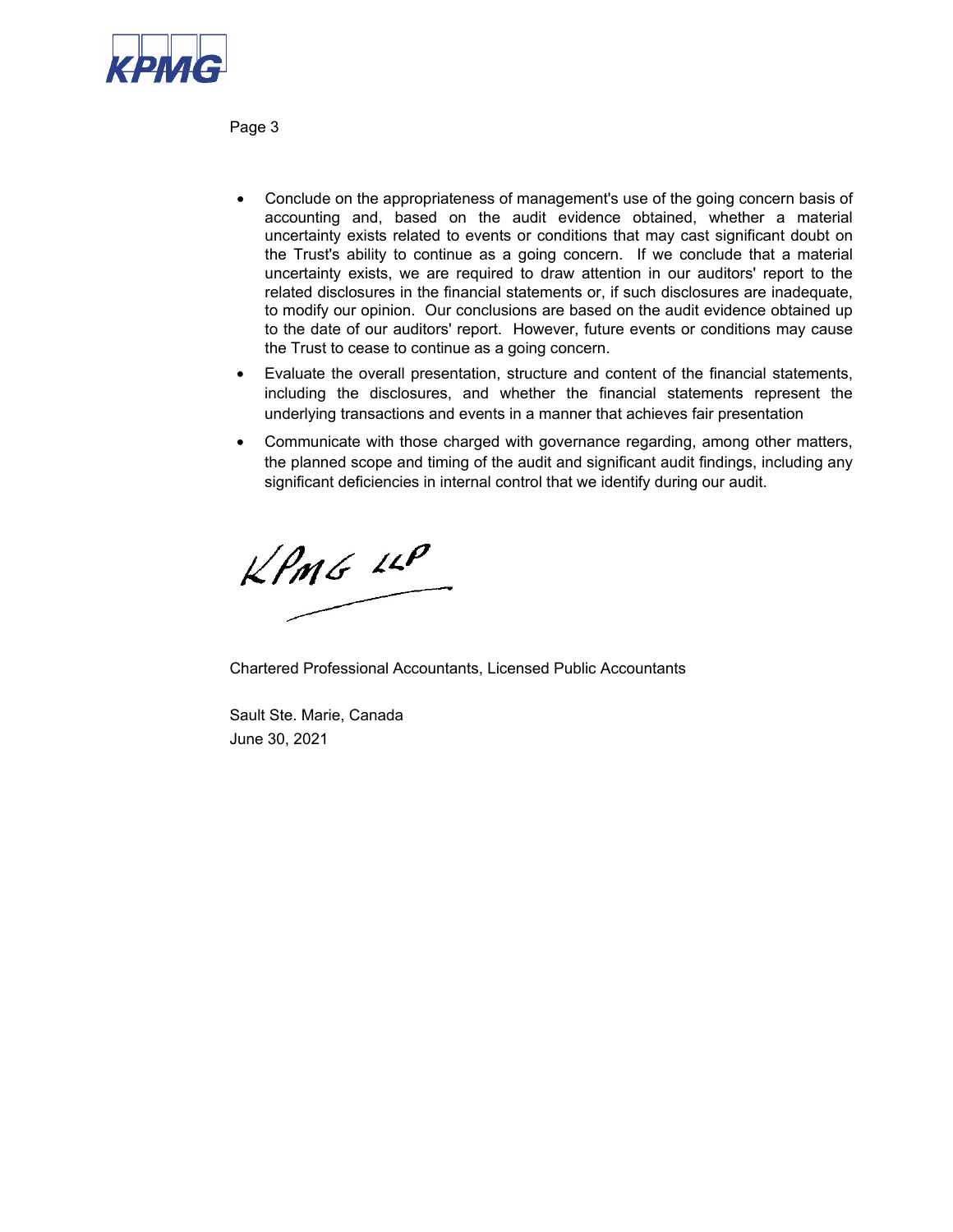# **THE CORPORATION OF THE CITY OF SAULT STE. MARI E**

### **Trust Funds**

Statement of Financial Position

December 31, 2020, with comparative information for 2019.

|                                                                                           |                           |                                                  |                                              |                          |                                    |                                    |                       |     | 2020                           |    | 2019                          |
|-------------------------------------------------------------------------------------------|---------------------------|--------------------------------------------------|----------------------------------------------|--------------------------|------------------------------------|------------------------------------|-----------------------|-----|--------------------------------|----|-------------------------------|
|                                                                                           | Care and<br>Maintenance   | Pre-need<br>Assurance                            | Ontario Home<br>Renewal Plan                 | Historic<br><b>Sites</b> | Heritage<br><b>SSM</b>             | Transit<br>Employees<br>Pension    | Cultural<br>Endowment |     | Total                          |    | Total                         |
| <b>Assets</b>                                                                             |                           |                                                  |                                              |                          |                                    |                                    |                       |     |                                |    |                               |
| Cash and investments (note 3)<br>Loans receivable (note 2)<br>Receivable from other funds | \$<br>6,028,504<br>89,204 | 2,430,097<br>$\overline{\phantom{a}}$<br>105,416 | 10,039<br>16,446<br>$\overline{\phantom{a}}$ | 60,664<br>52,514         | 29,815<br>$\overline{\phantom{a}}$ | 80,424<br>$\overline{\phantom{a}}$ | 14,306                | -S  | 8,653,849<br>16,446<br>247,134 | S  | 8,484,003<br>16,446<br>70,260 |
|                                                                                           | \$6,117,708               | 2,535,513                                        | 26,485                                       | 113,178                  | 29,815                             | 80,424                             | 14,306                | \$  | 8,917,429                      | \$ | 8,570,709                     |
| Liabilities and Fund Balance                                                              |                           |                                                  |                                              |                          |                                    |                                    |                       |     |                                |    |                               |
| Payable to other funds                                                                    | \$<br>$\blacksquare$      | $\blacksquare$                                   | 23,569                                       | $\blacksquare$           |                                    | $\overline{7}$                     | 10 <sup>1</sup>       | -\$ | 23,586 \$                      |    | 76,602                        |
| Fund balance                                                                              | 6,117,708                 | 2,535,513                                        | 2,916                                        | 113,178                  | 29,815                             | 80,417                             | 14,296                |     | 8,893,843                      |    | 8,494,107                     |
|                                                                                           | \$6,117,708               | 2,535,513                                        | 26,485                                       | 113,178                  | 29,815                             | 80,424                             | 14,306                | \$  | 8,917,429                      | \$ | 8,570,709                     |

The accompanying notes are an integral part of these financial statements.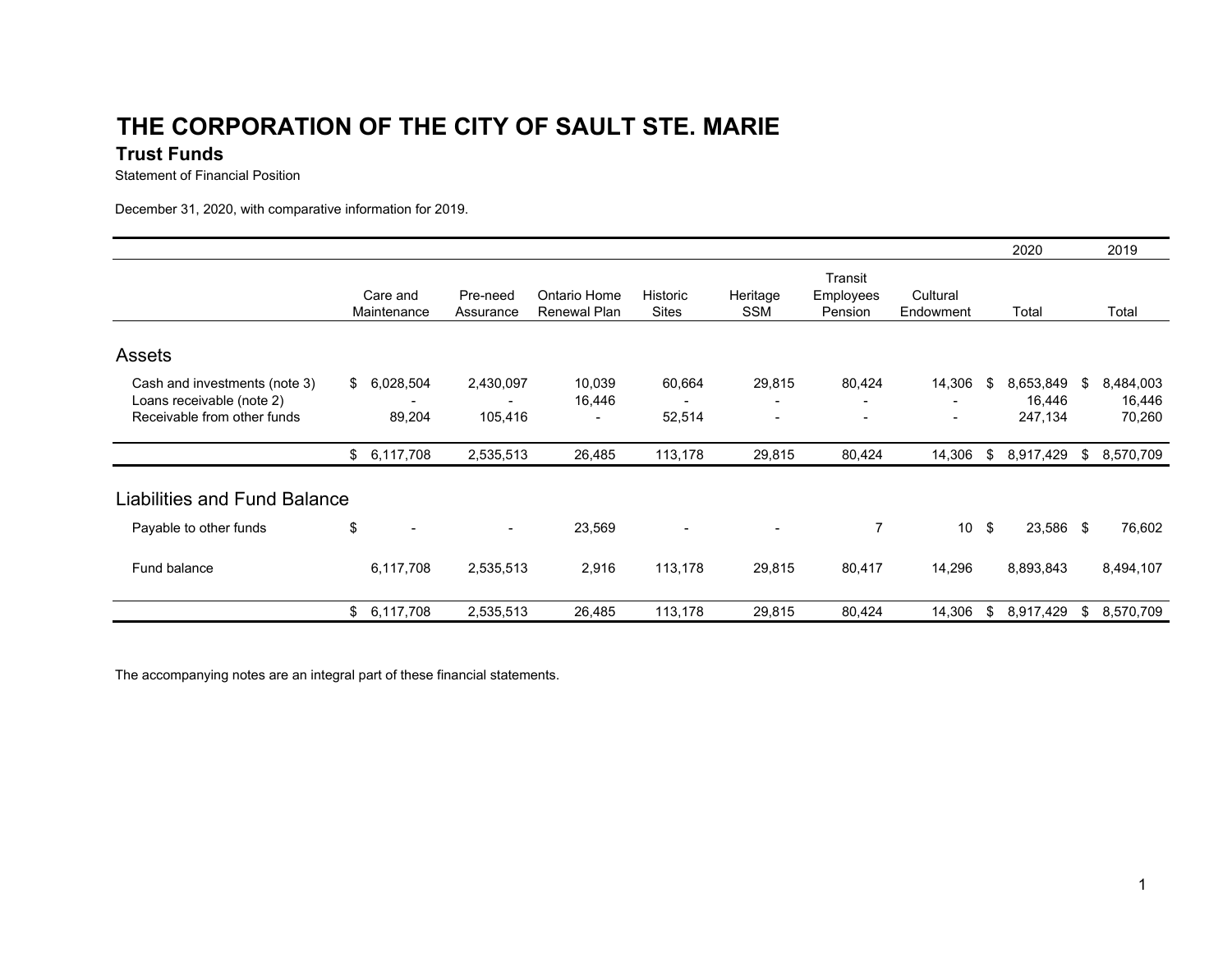## **THE CORPORATION OF THE CITY OF SAULT STE. MARIETrust Funds**

Statement of Continuity

Year ended December 31, 2020, with comparative information for 2019.

|                                     |                         |                       |                                     |                          |                          |                                 |                          | 2020            | 2019            |  |
|-------------------------------------|-------------------------|-----------------------|-------------------------------------|--------------------------|--------------------------|---------------------------------|--------------------------|-----------------|-----------------|--|
|                                     | Care and<br>Maintenance | Pre-need<br>Assurance | Ontario Home<br><b>Renewal Plan</b> | Historic<br><b>Sites</b> | Heritage<br><b>SSM</b>   | Transit<br>Employees<br>Pension | Cultural<br>Endowment    | Total           | Total           |  |
|                                     |                         |                       |                                     |                          |                          |                                 |                          |                 |                 |  |
| Fund balance, beginning of the year | \$<br>5,832,001         | 2,436,878<br>\$       | $2,916$ \$<br>\$                    | 99,153 \$                | 29,529                   | 79,645 \$<br>- \$               | 13,985                   | \$<br>8,494,107 | 8,205,182<br>\$ |  |
| Revenue:                            |                         |                       |                                     |                          |                          |                                 |                          |                 |                 |  |
| Capital receipts                    | 285,707                 | 228,839               | ٠                                   | 1,080                    | $\overline{\phantom{a}}$ |                                 | 175                      | 515,801         | 371,356         |  |
| Interest earned                     | 143,355                 | 23,335                | 213                                 | 575                      | 286                      | 772                             | 136                      | 168,672         | 163,028         |  |
| Contributions from revenue fund     |                         |                       | $\sim$                              | 12,370                   |                          | $\overline{\phantom{0}}$        | $\overline{\phantom{0}}$ | 12,370          | 15,203          |  |
|                                     | 429,062                 | 252,174               | 213                                 | 14,025                   | 286                      | 772                             | 311                      | 696,843         | 549,587         |  |
| Expenditures:                       |                         |                       |                                     |                          |                          |                                 |                          |                 |                 |  |
| Contributions to revenue fund       | 143,355                 | 153,539               | 213                                 |                          |                          |                                 | $\overline{\phantom{a}}$ | 297,107         | 260,013         |  |
| Transfer to Province of Ontario     |                         |                       | $\sim$                              | $\overline{\phantom{a}}$ | $\overline{\phantom{a}}$ | $\overline{\phantom{a}}$        | $\overline{\phantom{a}}$ |                 | 649             |  |
|                                     | 143,355                 | 153,539               | 213                                 |                          |                          |                                 |                          | 297,107         | 260,662         |  |
| Fund balance, end of year           | 6,117,708<br>\$         | 2,535,513<br>\$       | $2,916$ \$<br>\$                    | 113,178                  | 29,815<br>- \$           | 80,417<br>- \$                  | 14,296<br>-96            | 8,893,843<br>\$ | 8,494,107<br>\$ |  |

The accompanying notes are an integral part of these financial statements.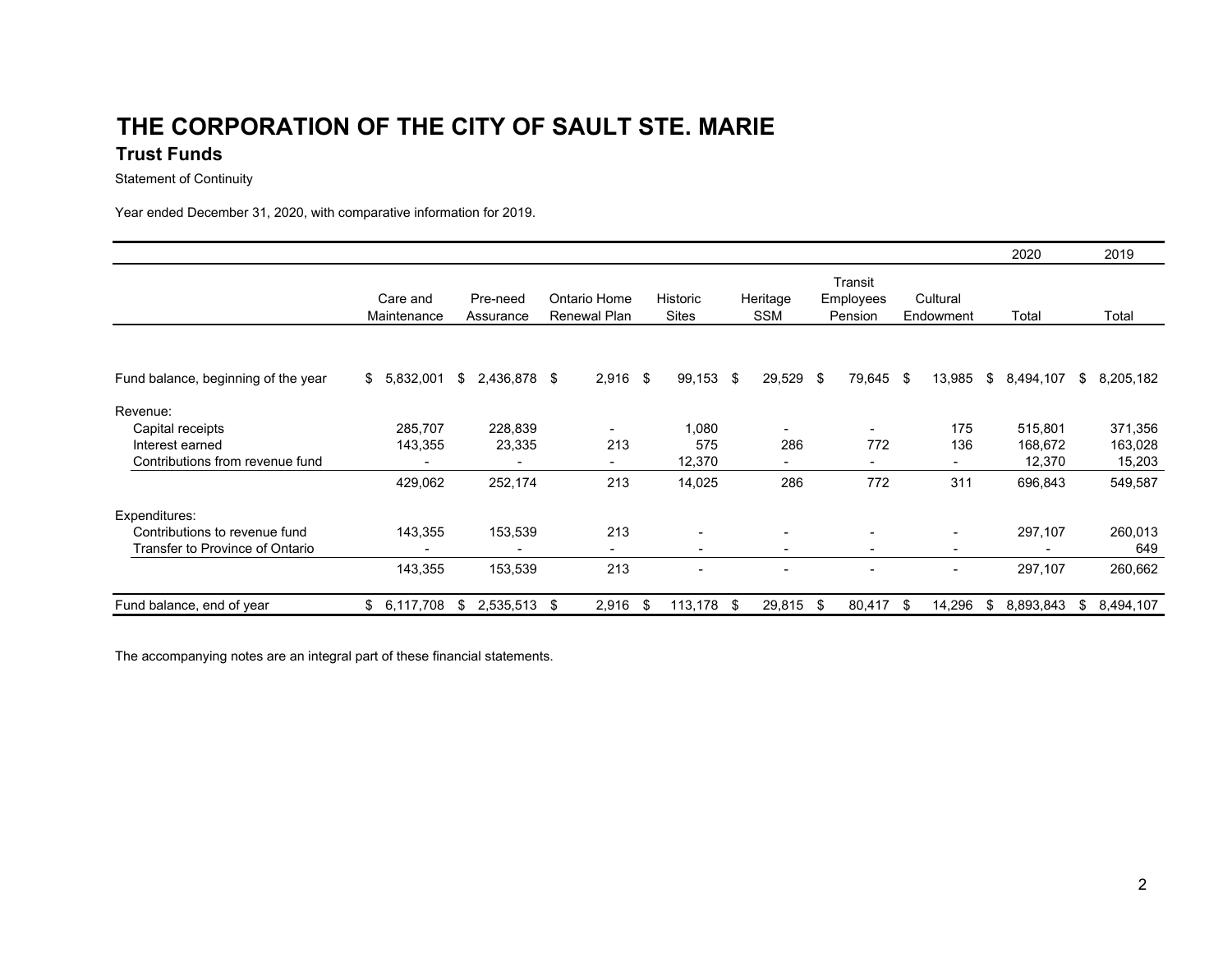## **THE CORPORATION OF THE CITY OF SAULT STE. MARIE Trust Funds**

Notes to Financial Statements

Year ended December 31, 2020

The Corporation of the City of Sault Ste. Marie Trust Funds (the "Trust") consist of various trust funds administered by the Corporation of the City of Sault Ste. Marie. The Funds are not subject to income taxes under Section 149(1) of the Income Tax Act (Canada).

#### **1. Summary of significant accounting policies:**

These financial statements are prepared in accordance with Canadian Accounting Standards for Not-For-Profit Organizations in Part III of the Chartered Professional Accountants of Canada Handbook.

(a) Basis of accounting:

The financial statements are prepared by management and are reported on the accrual basis of accounting. The accrual basis of accounting recognizes revenues as they become available and measurable. Expenditures are recognized as they are incurred and measurable as a result of receipt of goods or services and the creation of a legal obligation to pay.

(b) Financial instruments:

Financial instruments are recorded at fair value on initial recognition. Freestanding derivative instruments that are not in a qualifying hedging relationship and equity instruments that are quoted in an active market are subsequently measured at fair value. All other financial instruments are subsequently recorded at cost or amortized cost, unless management has elected to carry the instruments at fair value. The Trust has not elected to carry any such financial instruments at fair value.

Transaction costs incurred on the acquisition of financial instruments measured subsequently at fair value are expensed as incurred. All other financial instruments are adjusted by transaction costs incurred on acquisition and financing costs, which are amortized using the effective interest rate method.

Financial assets are assessed for impairment on an annual basis at the end of the fiscal year if there are indicators of impairment. If there is an indicator or impairment, the Trust determines if there is a significant adverse change in the expected amount or timing of future cash flows from the financial asset. If there is a significant adverse change in the expected cash flows, the carrying value of the financial assets is reduced to the highest of the present value of the expected cash flows, the amount that could be realized from selling the financial asset or the amount the Trust expects to realize by exercising its right to any collateral. If events and circumstances reverse in a future period, an impairment loss will be reversed to the extent of the improvement, not exceeding the initial carrying value.

(c) Use of estimates

The preparation of the financial statements requires management to make estimates and assumptions that affect the reported amounts of assets and liabilities and disclosure of contingent assets and liabilities at the date of the financial statements and the reported amounts of revenue and expenses during the year. Significant items subject to such estimates and assumptions include the carrying amount of capital assets and assets and obligations related to employee future benefits. Actual results could differ from those estimates.